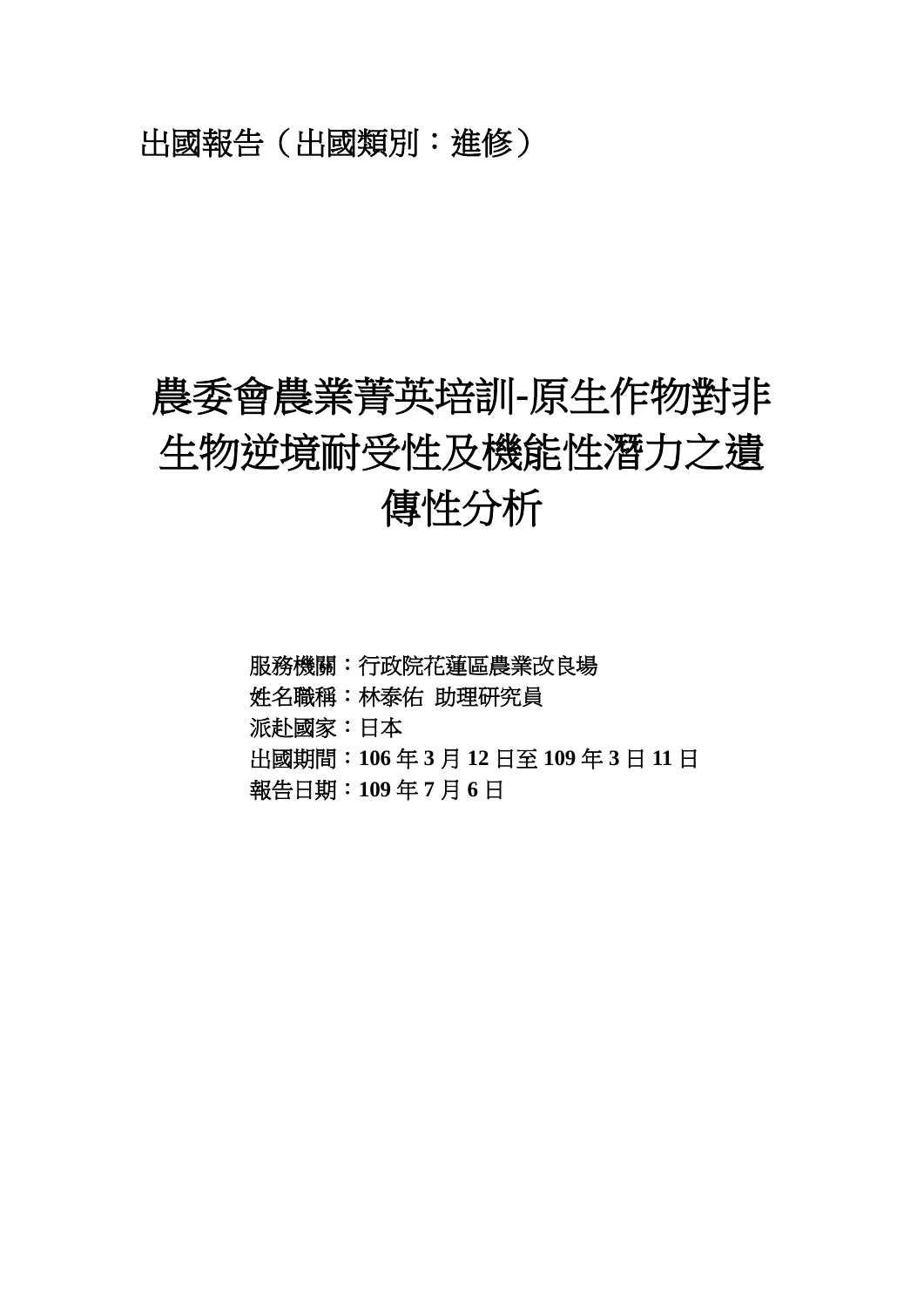# 目次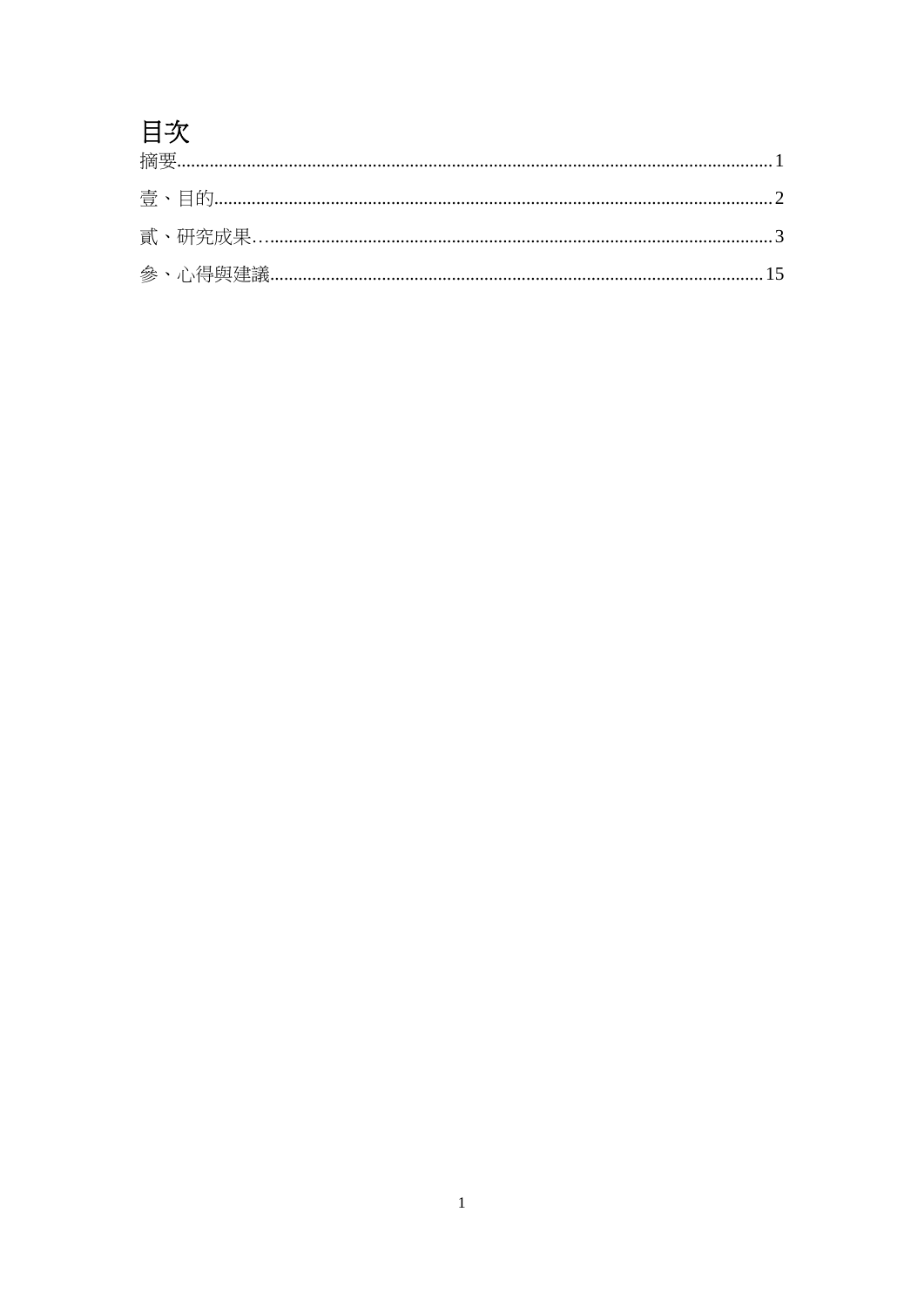#### 摘要

在氣候變化下,最低溫度將比最高溫度升高得更快,而夜間溫度(night temperature, NT)的影響將大於白天溫度。但高溫(high night temperature, HNT) 對作物生長和發育的影響仍不清楚。為了評估大豆對高夜間溫度的響應性能,在 溫度梯度室(TGC)中於不同的夜間溫度下,在兩年內種植了以大豆品種 Fukuyutaka 進行試驗。2017 年和 2018 年的平均夜間溫度分別為 21.7°C 至 23.9° C 和 20.3°C 至 22.8°C。當合併兩年的結果時,夜溫提升每 1℃造成產量下降 4.6 %。在產量構成要素中,每花莢數受到高夜間溫度的負面影響(2017年)和正 面影響(2018年),但這一趨勢被100 粒重的相反趨勢所抵消;其他產量成分不 受影響。因此,收穫指數對夜間溫度的變化沒有影響,高夜間溫度產量的下降是 由於生物量的變化造成的。大豆分枝中的生物量變化程度大於主莖中的變化。合 併兩年數據後,葉面積和葉重顯示出對夜間溫度的凸曲線回歸,表明高夜間溫度 可能抑制了葉的生長。對於生理活性,在高夜間溫度下的植物與對照植物之間的 Pn 沒有顯著差異。然而,在營養生長期間,在另一個夜間溫度高達 28°C 和環境 溫度 22°C 的光電子實驗中,在高夜間溫度下 Pn 趨於降低。估計由於夜間日常 維持呼吸(Rm)增加而造成的生物量損失,顯示高夜間溫度對生物量的影響, 僅部分歸因於 Rm 的增加。結果顯示,由於多種因素對生物量生產的負面影響, 夜間溫度的增加可能會影響大豆的生長和產量,因此有必要進一步研究這些因 素。

 $\overline{2}$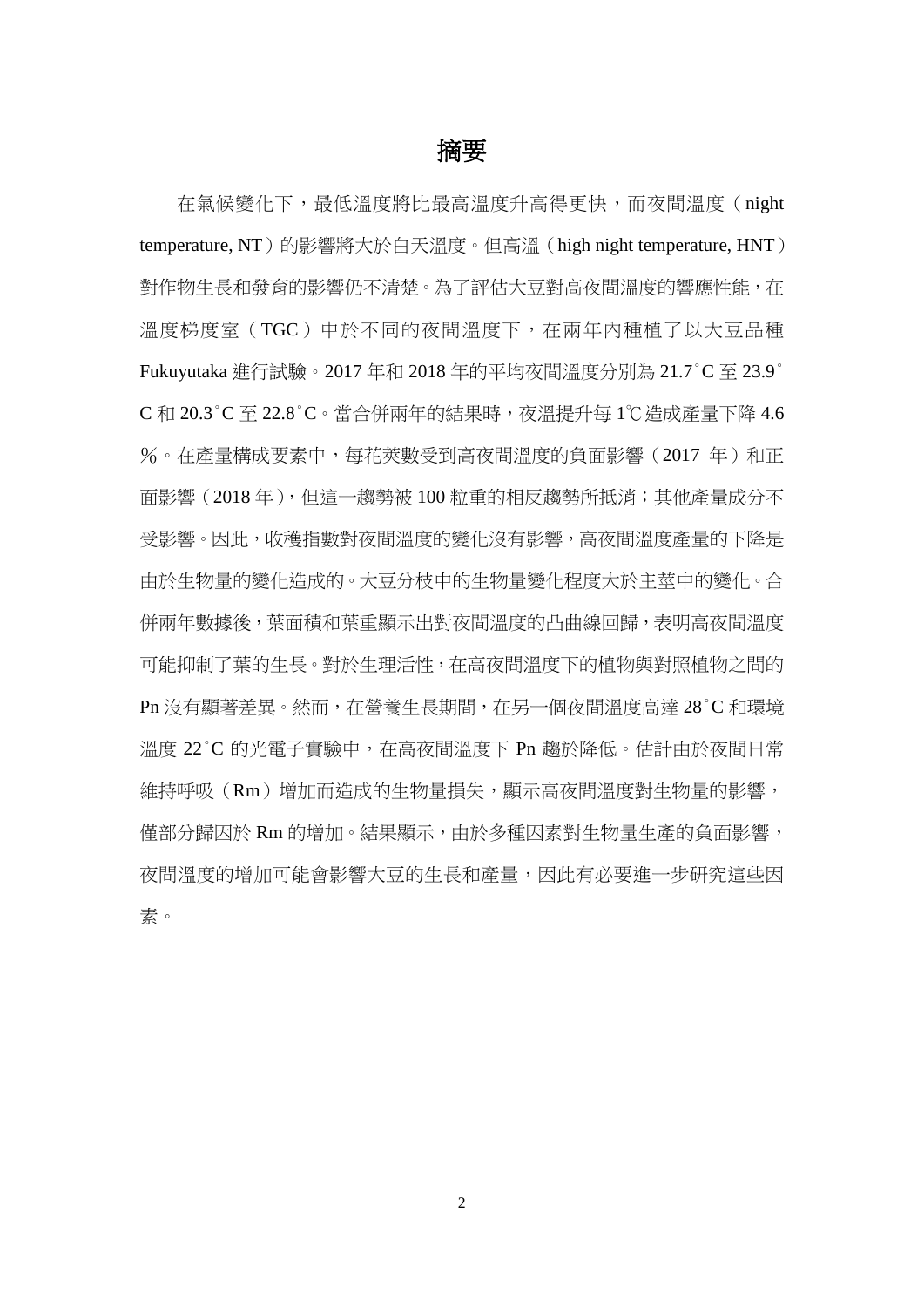### 壹、目的

大豆(*Glycine max*(L.)Merr)是世界上最重要的農作物之一。隨著氣候變化, 到本世紀末, 預計平均溫度將升高  $1.0 \, \, \widehat{=} \, 3.7^{\circ}$ C (IPCC,  $2014$ )。 與白天相比, 夜間溫度受氣候變化的影響更大(Peng 等,2004)。自 1985 年開始進行國家溫 度記錄以來,全球平均每日最低溫度每世紀增加了 0.8°C,而每日最高溫度每世 紀增加了 0.4 °C (NOAA, 2018)。

以前的研究表明,根據 15 年大豆田間數據的分析,用於種子數量和生物量 生產的最佳溫度約為 25°C(Uchikawa 等,2003)。該結果表明溫度升高可能導 致大豆發育和產量下降。在水稻中,當夜間溫度從 22°C 升高到 34°C 時,產量 下降 11% (Morita 等 2002),但是當夜間溫度從 22°C 升高至 32°C 時水稻產量 增加 12%(Cheng 等。 2009)。 Mohammed and Tarpley(2009)的研究結果表 明,高夜間溫度(27°C-> 32°C)對產量有負面影響。 Gibson&Mullen(1996) 也發現,當夜間溫度從 20°C 增加到 30°C 時,大豆也有類似的結果。

從農藝學的觀點來看,極端高夜間溫度下的熱脅迫效應是顯而易見的,但不 一定與本世紀環境條件的潛在變化相對應。因此有必要組織一項研究來評估夜間 溫度的適度增加,以估計氣候變化以及短期極端事件的潛在影響,此結果可以為 將來的大豆生產提供有用的資訊。因此,本研究目的在闡明適度的高夜間溫度對 大豆產量和生理功能的影響。研究了大豆生殖生長階段產量及其組成與高夜間溫 度之間的關係,並確定了代表植物反應的作物生理參數。因此在這項研究中,使 用溫度梯度室(TGC)模仿田間條件,在適度提升夜溫處理研究大豆生長情形。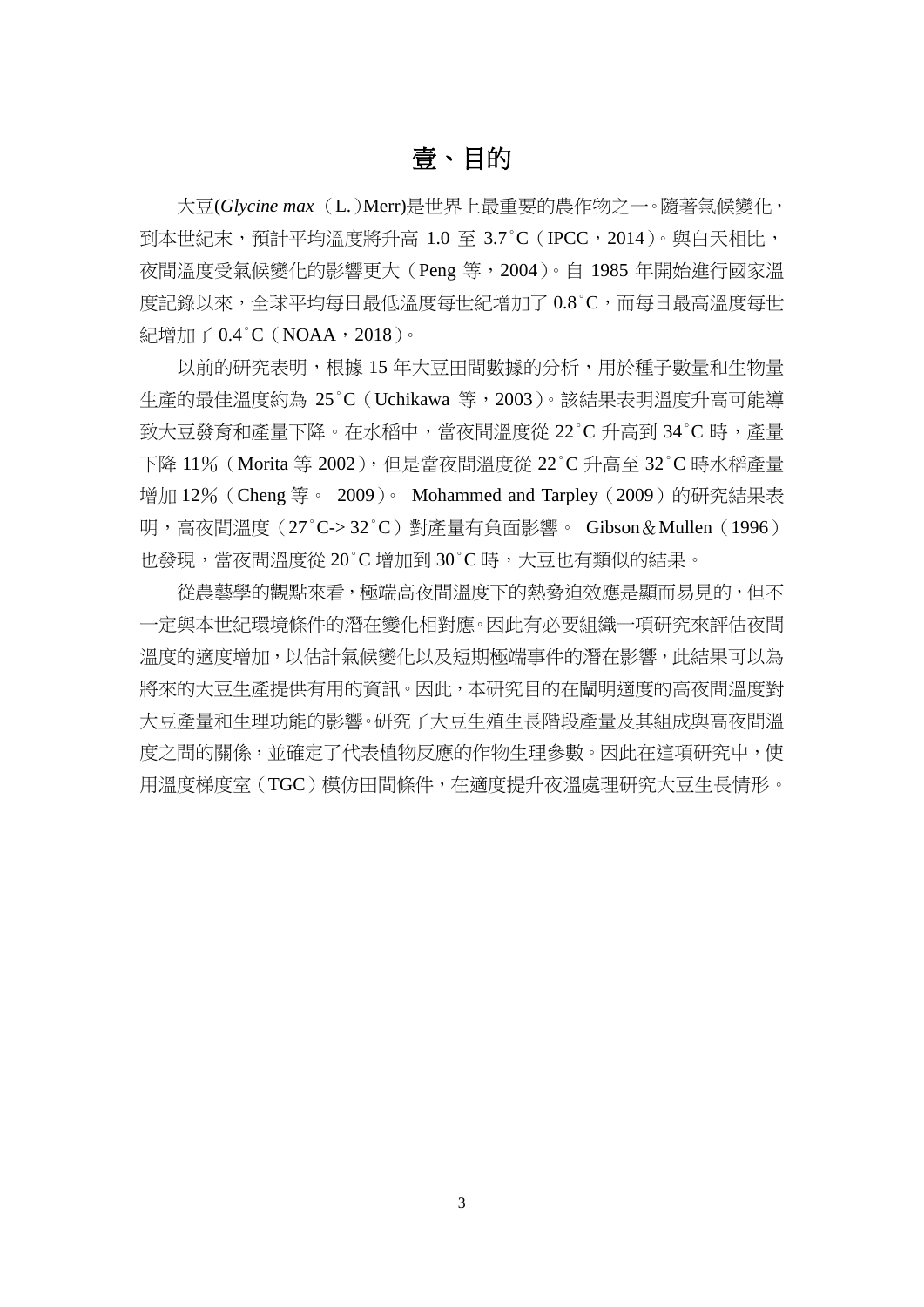## 貳、 研究成果

熱處理使溫度梯度室(temperature gradient chamber, TGC)末端的平均夜間 溫度比 TGC 入口的平均夜間溫度高約 2.5 °C,從而形成溫度梯度。但 2018 年處 理期間的溫度完全低於 2017 年,並且太陽輻射在兩年之間有所不同。 2017 年 的空氣溫度梯度從 21.7°C 到 23.9°C,2018 年從 20.3°C 到 22.8°C。高夜間溫度 處理期間的太陽輻射總和在 2017 年及 2018 年為 869.0 MJ·m<sup>-2</sup> d<sup>-1</sup> 和 881.8 MJ·m  $^{-2}$ d<sup>-1</sup>。高夜間溫度與周圍環境之間的蒸氣壓赤字沒有顯著差異。作物週期分為三 個階段:營養階段和生殖階段,包括 R1-R5 和 R5-R7。兩年之間的營養期長度沒 有顯著差異。儘管如此,2017年,大豆植物在 R1 階段後第 23 天達到 R5,而在 2018 年,它們在 R1 階段後第 31 天達到 R5 後期。

在這兩年中,高夜間溫度處理均影響產量。在高夜間溫度下,2017 年的產 量完全呈線性趨勢下降  $(R2 = 0.77 \cdot P = 0.02)$ , 在 23.9°C 夜間溫度下的平均產 量比 21.7°C(環境溫度)低 38%。在 2018 年,在高夜間溫度下產量也有所下降, 但相關性不顯著(R2 = 0.10, P = 0.28), 在 22.8°C 夜間溫度下的平均產量比 20.3 °C(環境下)平均低 7%。 高夜間溫度對地上生物量的影響與產量相似。與環 境溫度相比,高夜間溫度下 2017 年地上生物量減少了 250 g·m<sup>-2</sup>。但是,在 2018 年未找到此結果(圖 1)。

在產量組成部分中,結果顯示兩年中結點數量都有增加的趨勢(2017 年和 2018年分別增加 34.1%和 8.8%,圖 3A),而每疤痕數量的豆莢組受到與環境溫 度相比損失 20.8%的負面影響在高夜間溫度下 2017 年沒有變化,2018 年也沒有 變化。其他組件不受影響。隨著高夜間溫度的增加,每平方米的豆莢/種子數量 趨於增加,但這種趨勢被 100 種種子重量的相反趨勢所抵消,僅 2018 年減少了 4.9% (圖 3B, 3C)。因此,收穫指數不響應變化的夜間溫度 (圖 3D), 高夜間 溫度產量下降是由於生物量的變化而引起的。 T / R 比率在這兩年中也呈下降趨 勢(圖 2)。

夜間溫度處理的增加顯著(P <0.05)在兩年中均降低了枝幹的生物量,但並 未影響主莖的生物量(圖 4)。在高夜間溫度下,夜間溫度每升高 1°C,分支生 物量在 2017 年下降 9.0%,在 2018 年下降 0.4%。但是,在這兩年中,主莖生物 量均未發現顯著差異。兩年內,主莖和枝條乾重(dry weight, DW)在最佳夜間溫 度 (22°C) 下相對於回歸值的差異表明,枝條 DW 隨高夜間溫度而下降, 但主 莖 DW 卻沒有(圖 4)。

通過評估高夜間溫度處理期間葉片,葉柄,莢果,種子和莖對分支生物量減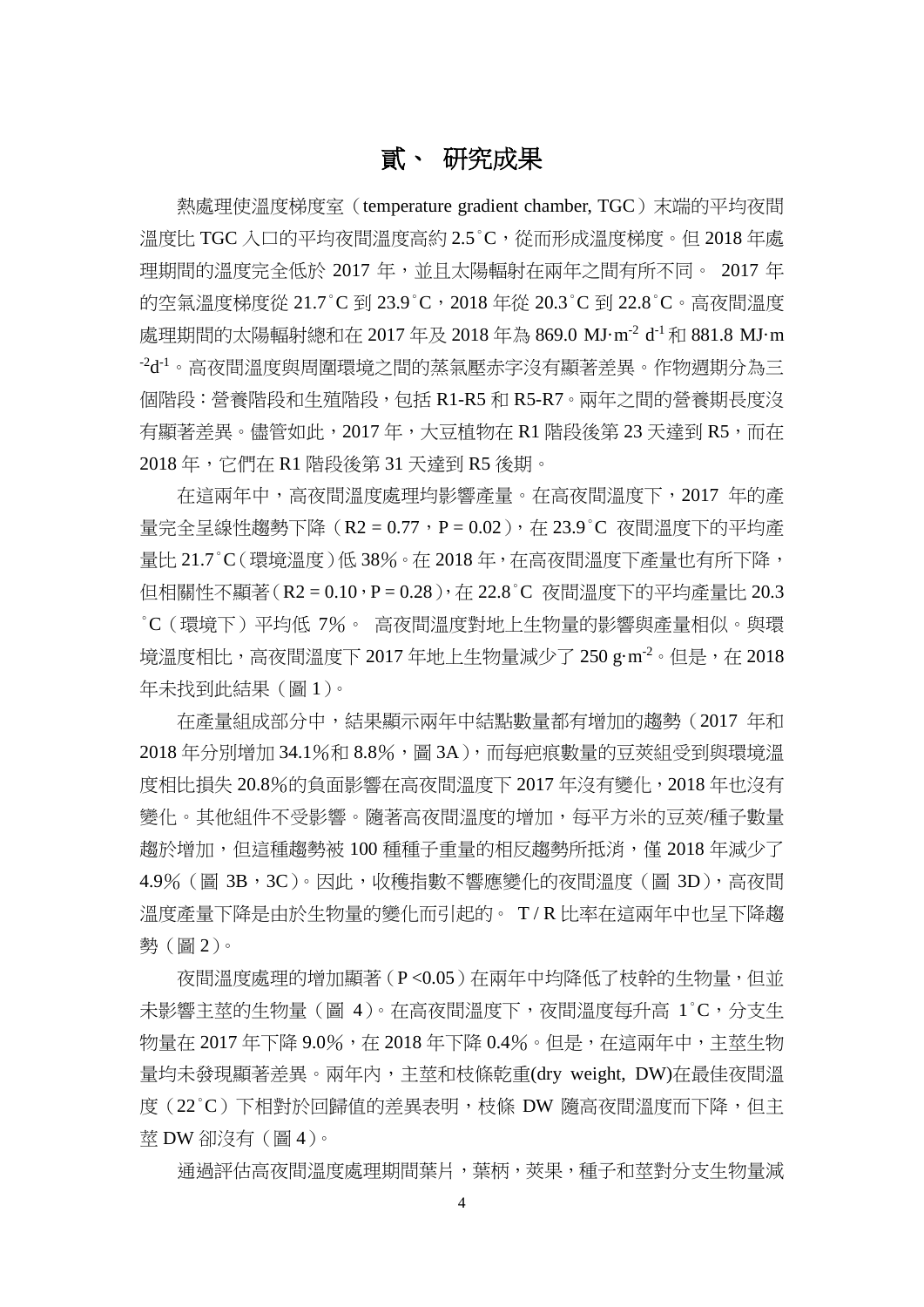少的貢獻,進行了多元回歸分析。結果表明,僅葉片重量與分支生物量的減少顯 著相關 (a = 91.7, R2 = 0.69, P < 0.01)。因此, 地上總生物量的變化可以用枝葉 重量的減少來解釋。

在圖 5A 中顯示了這兩年中從 R1 到 R5 期間主莖和枝葉面積之間以及不同夜 間溫度處的關聯。枝葉面積在凸曲線回歸中與夜間溫度相關(R2 = 0.404),但主 莖中沒有特別的趨勢。根據結果,R1 至 R5 期間的平均夜間溫度大約為 26℃, 似乎是產生高葉面積指數的最佳選擇。溫度低於或高於 26℃導致葉面積指數 (Leaf Area Index, LAI)降低。相反,在 H5 處理之後,在 R5 階段後 3 週,枝乾和 主莖的葉片乾重均顯示出不一致但下降的趨勢 (R2 = 0.113,0.054) (圖 5B)。 葉片乾重可能受到影響,並且在 R5 後期,在高夜間溫度下降低。

高夜間溫度在 R6.5 降低了地上部分中積累的氮量 (圖 6A)。結果表明,隨 著夜間溫度升高 1°C, 氮積累量損失了 3.87 g m-2。 高夜間溫度在 R6.5 時也會 影響固氦率。固氦率與夜間溫度呈線性關係 (R2 = 0.562, P<0.05), 表明固氦率 受夜間溫度增加的不利影響。如圖 6B 所示,在夜間溫度 = 23.9 時,在環境條件 (21.7°C)下損失了 11.8 g·m-2N。考慮到較高夜間溫度下 T / R 比率降低(圖 2), 地上和地下總氮量的減少可能不如地上氮高。如圖 6C 所示,地上氮濃度也隨著 夜間溫度的增加而呈現下降趨勢(R2 = 0.119)。

在營養期的光合作用分析中,與對照(平均 22°C)相比,處理 4 週後高夜 間溫度(平均 28°C)使光合作用降低了 17.4%(p = 0.03)(圖 7A)。在生殖階 段應用高夜間溫度的 TGC 實驗中,結果有些分散。與環境溫度下的淨光合作用 (net photosynthetic rate, Pn)相比,R1 在 30 天后(第三次測量),Pn 降低了高夜 間溫度,但在 R1 後(第五次測量)則增加了 50 天(圖 7B)。評估了熒光參數光 合作用系統二最大光效能(maximal quantum efficiency of PSⅡ photochemistry, Fv/Fm)和非光化學螢光猝熄(non-photochemical quenching, NPQ), 但在人工氣候 室或 TGC 研究中,高夜間溫度與對照(周圍條件)之間沒有顯著差異。

夜間 Rm 由 Q10 值為 2.0 的指數模型估算。兩年間觀察到了不同的貢獻量。 由於生育期更長,2018 年估計 Rm 總和高於 2017 年。評估了每天的平均夜間 Rm 結果表明,夜間溫度中每升高 1°C,Rm 就會增加 9.6%(圖 8)。如果僅考慮 正值,則每地上生物量損失的 Rm 消耗比例為 5.4-61.4%。結果表明,碳水化合 物的損失約佔夜間溫度升高導致生物量減少的 33.4%。

綜合以上結果顯示,在生育期將夜間溫度升高超過 20.3°C 可以導致每℃降 低約 4.6%的產量。產量下降的主要原因是生物量的變化,這主要是由於分支生 物量的下降所致。 高夜間溫度處理下固氮率下降,與氮素濃度下降有關。光合

5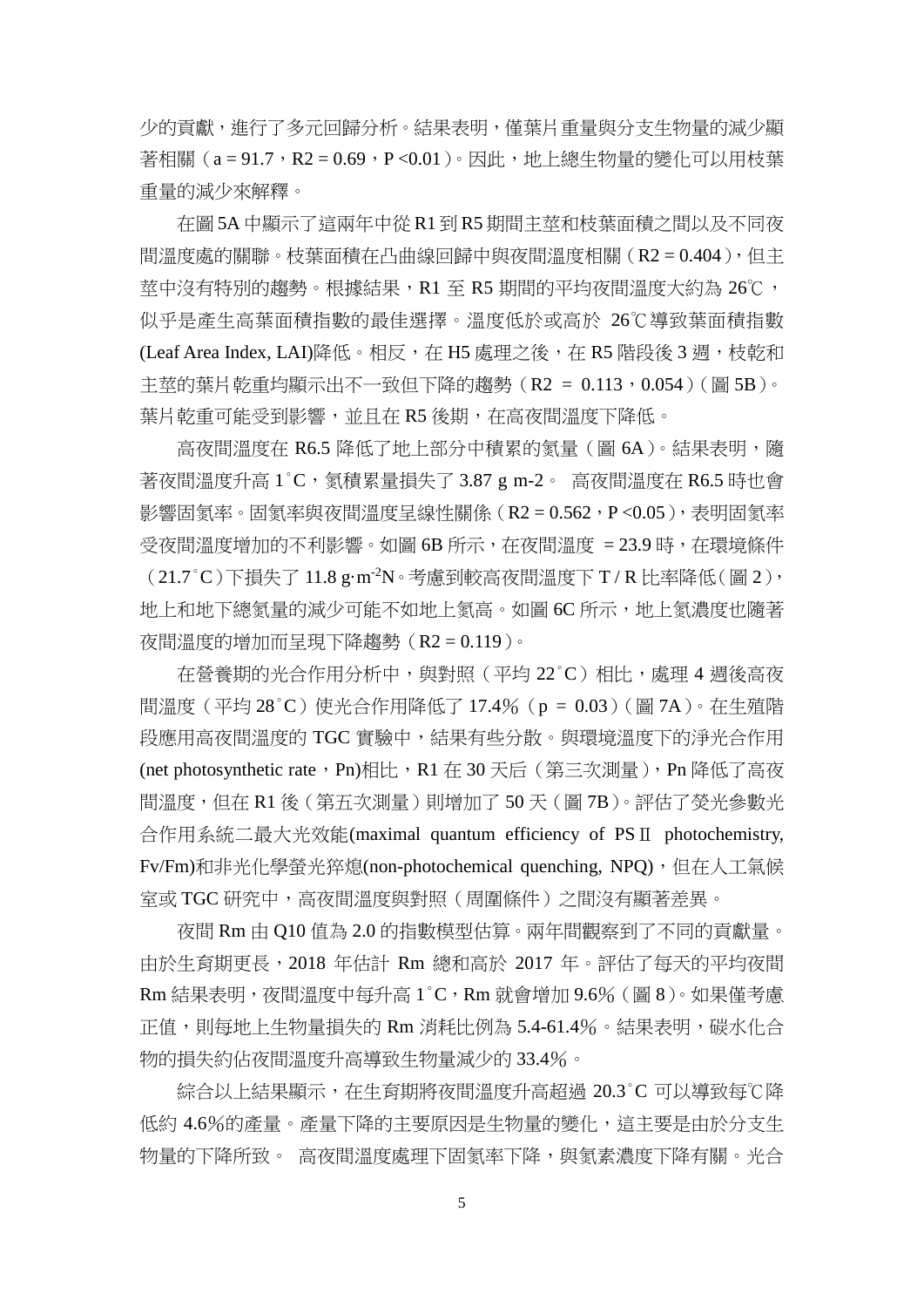速率分析表明,當平均夜間溫度超過 27°C 時,光合活性可能下降。較高的夜間 溫度導致呼吸速率增加,據估計其對生物量下降的影響高達 43 g·m<sup>-2</sup>,佔下降量 的不到 20%。這項研究表明,通過某些生理過程,高夜間溫度下大豆生產力可 能會下降,但是要充分了解其機制,仍需要進一步研究。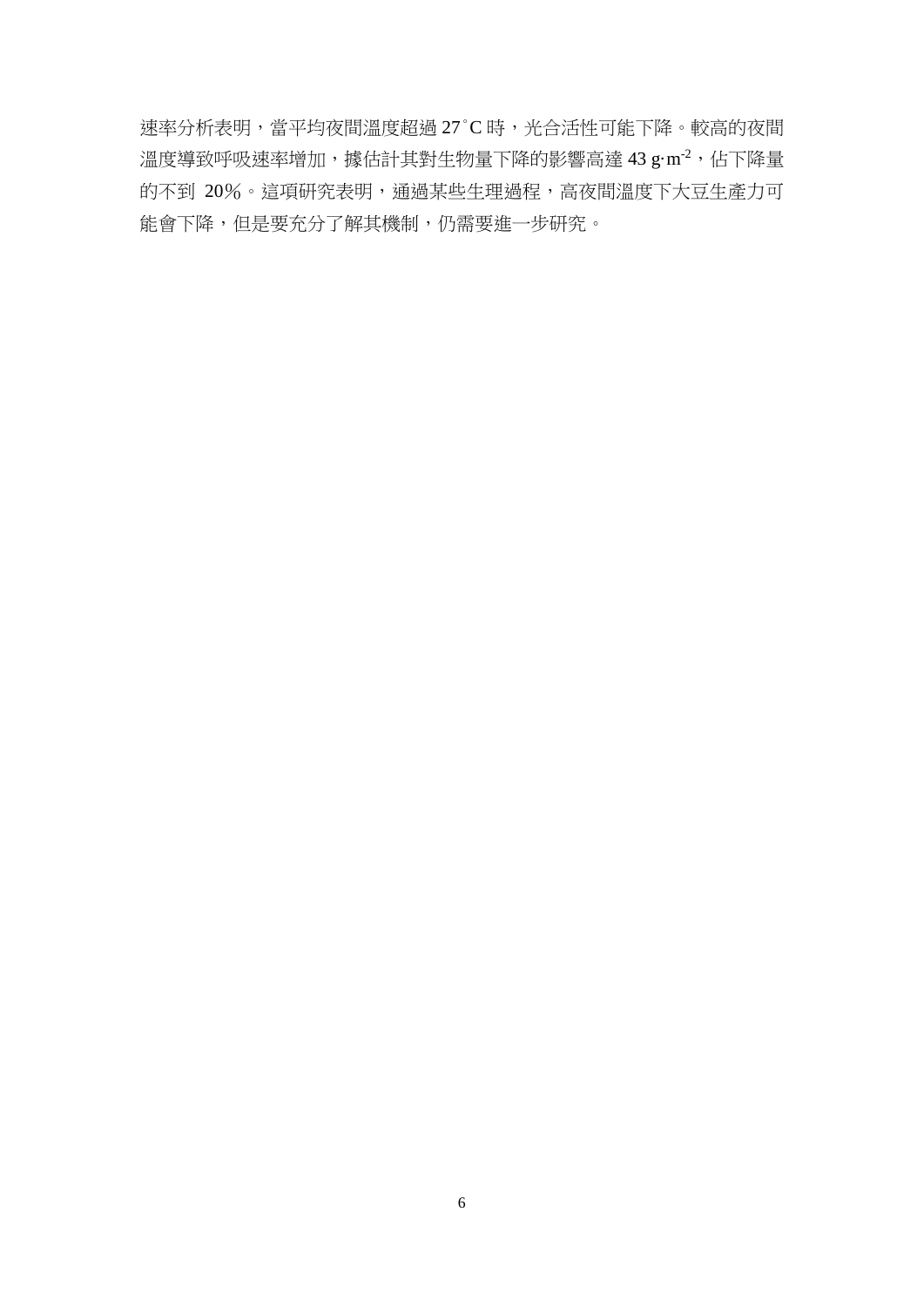

Figure 1. Biomass (TDW) and yield performances as affected by average NT from R1 to R6.5 (2017) or R7 (2018). (A) TDW in 2017, (B) TDW in 2018, (C) relative TDW in 2017 and 2018, (D) R8-estimated yield in 2017, (E) R8-estimated yield in 2019 and (F) relative estimated yield in 2017 and 2018. The relative TDW/yield is calculated with the value at a NT of  $22^{\circ}$  as standard (100). The estimated yield at R8 was calculated by multiplying the complete seed number measured at R6.5 in 2017 or R7 in 2018 by the single seed weight at R8.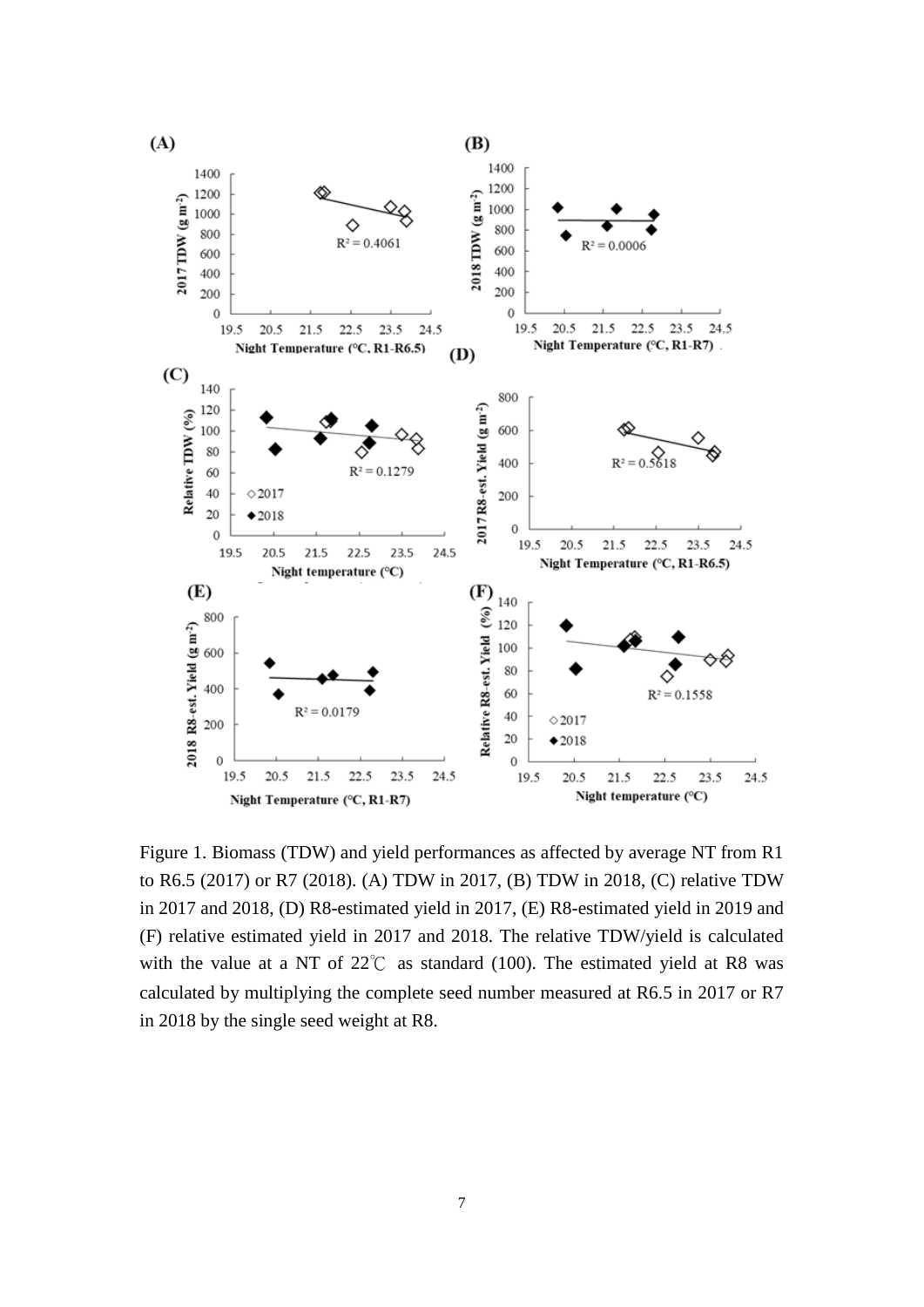

Figure 2. Relationship between the ratio of aboveground biomass per root biomass (T/R ratio) and average NT from R1 to R6.5 (2017) or R7(2018).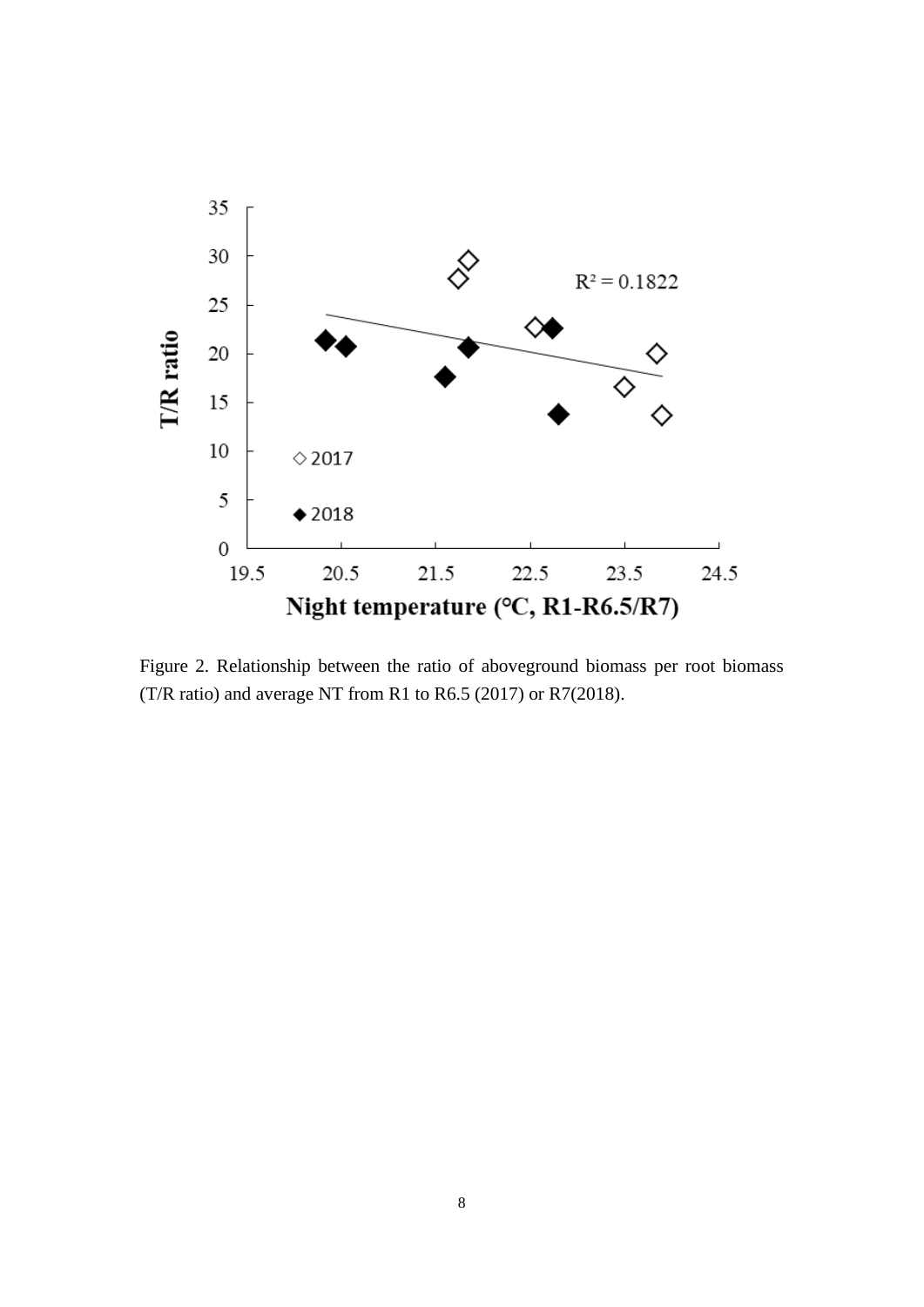

Figure 3. Relationship between change in yield components and average NT from R1 to R6.5 (2017) or R7 (2018); node number per total dry weight (A), pod set(Pod#/Scar#) (B) 100-seed weight (C), and harvest index (D).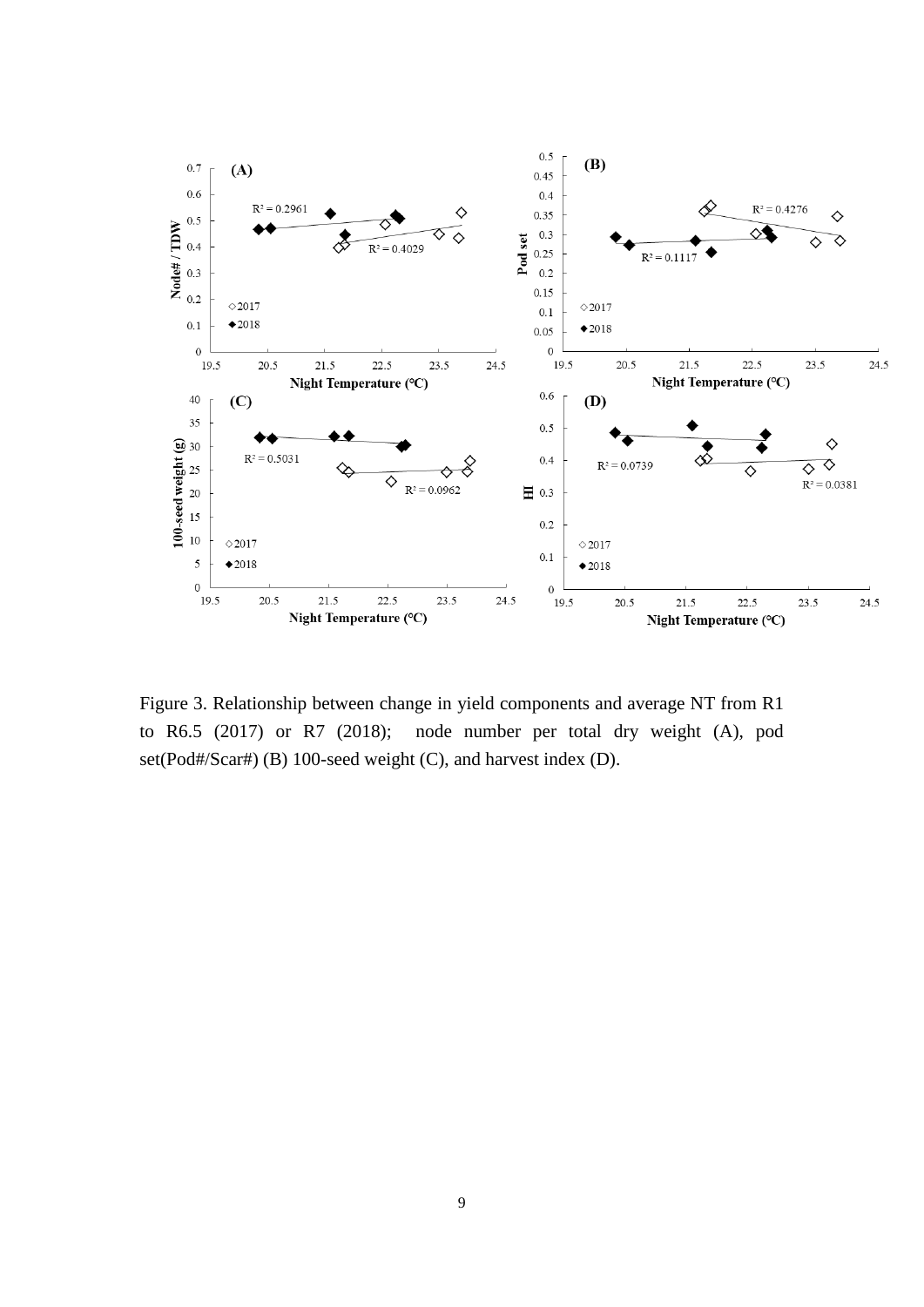

Figure 4. Effect of average NT on dry weight of main stem (A) and branch (B) in 2017 and 2018, in terms of relative value to those at standard NT (22℃).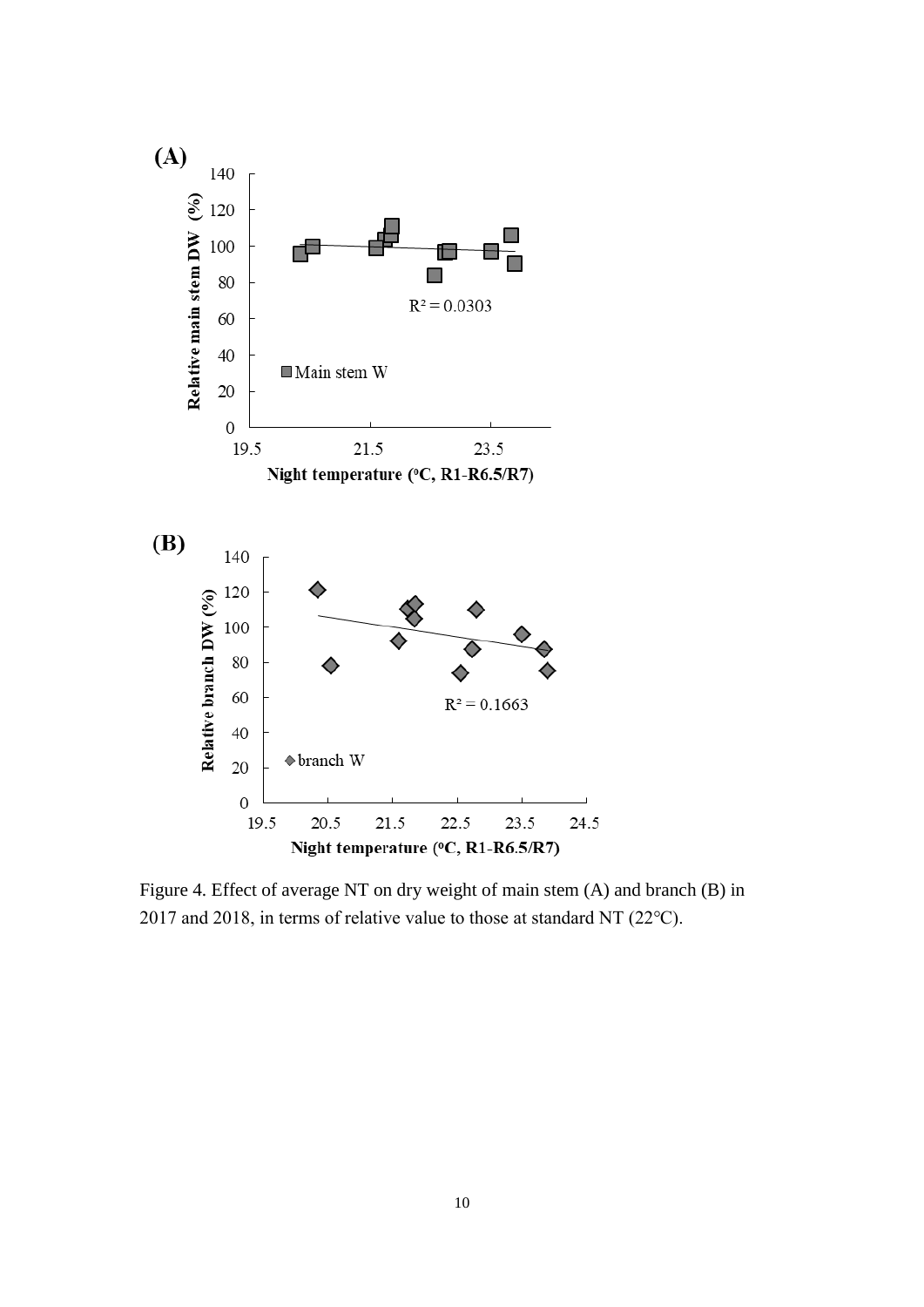

Figure 5. Main stem and branch leaf area index at R5 stage (A) and leaf dry weight (B) from 2017 and 2018 by increasing NT. The white diamond, black diamond, white square and black square represent branch leaf area in 2017, branch leaf area in 2018, main stem leaf area in 2017 and main stem leaf area in 2018, respectively.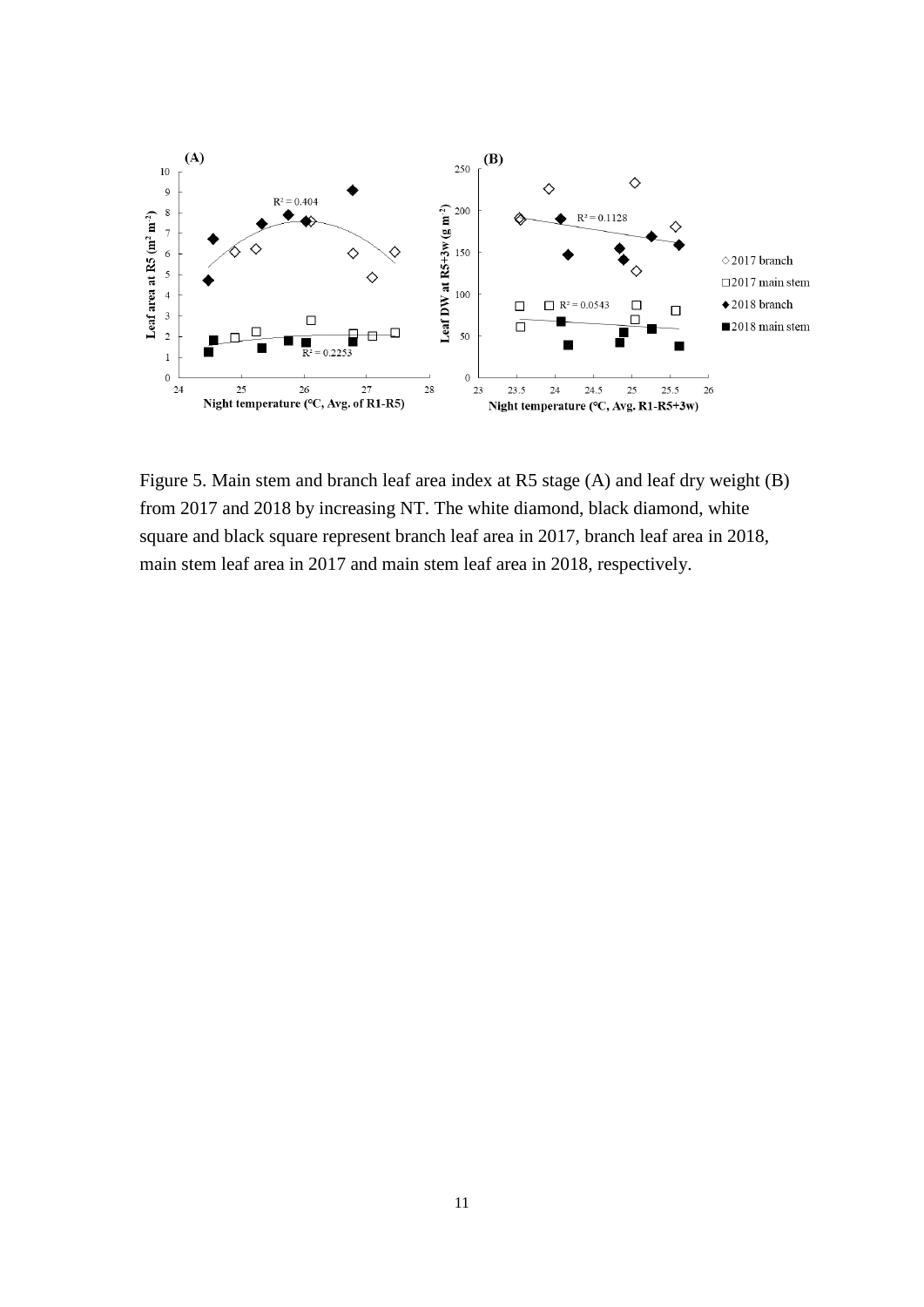

Figure 6. The amount of N accumulation (A), the amount of fixed N (B), and whole-plant N concentration (C) at R 6.5 by average NT in 2017.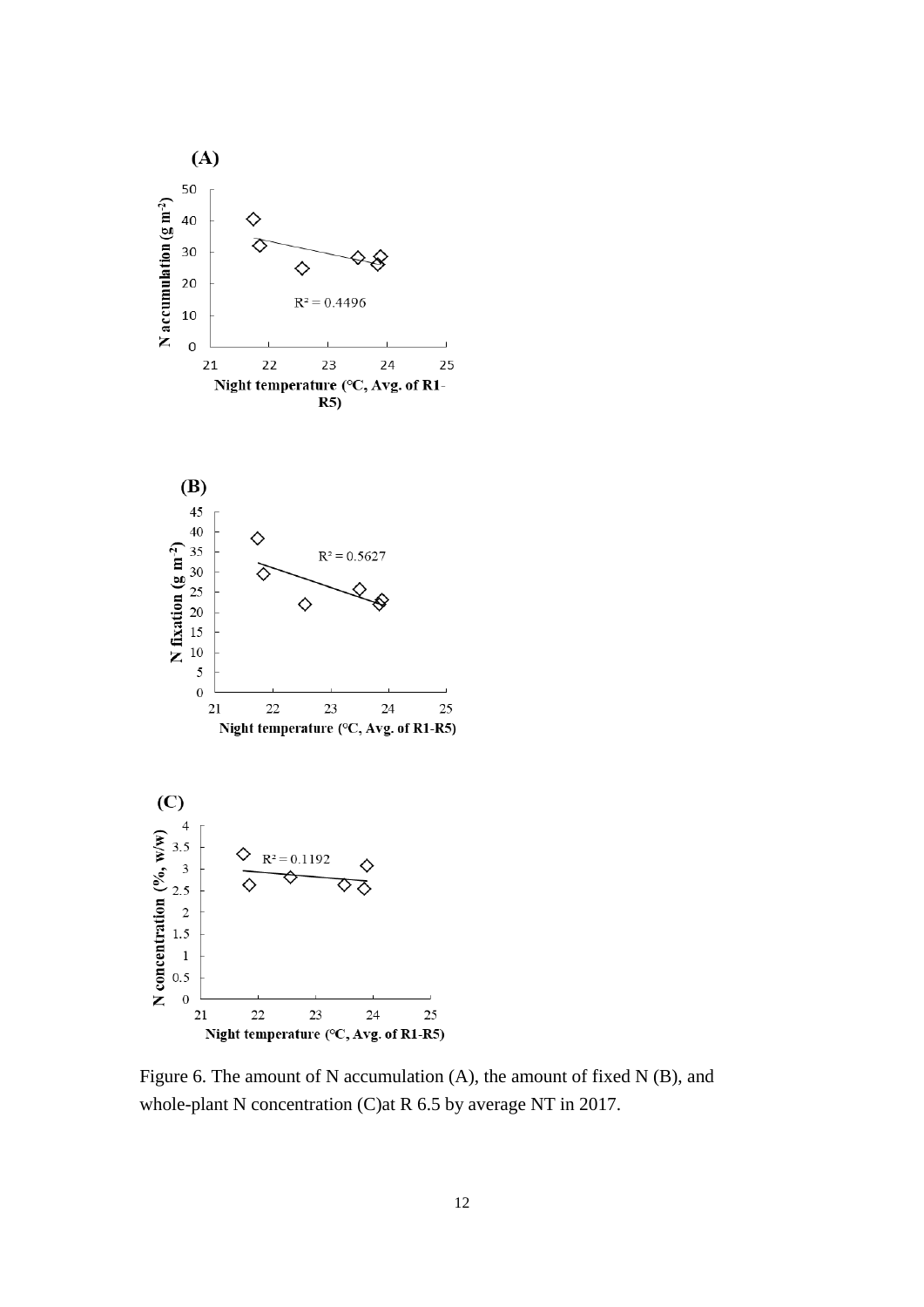

Figure 7. Time series data on leaf photosynthetic rate measured in (A) phytotron study during the vegetative stage under NT regimes of 22oC (white diamond) and 28oC (black diamond), and in (B) the TGC study in the reproductive stage at the ambient end (Low night temperature, LNT1, LNT2, white square and diamond) and the HNT end (HNT1, HNT2, black square and diamond) in the 2 TGCs. The black arrow represents the beginning of the HNT treatment.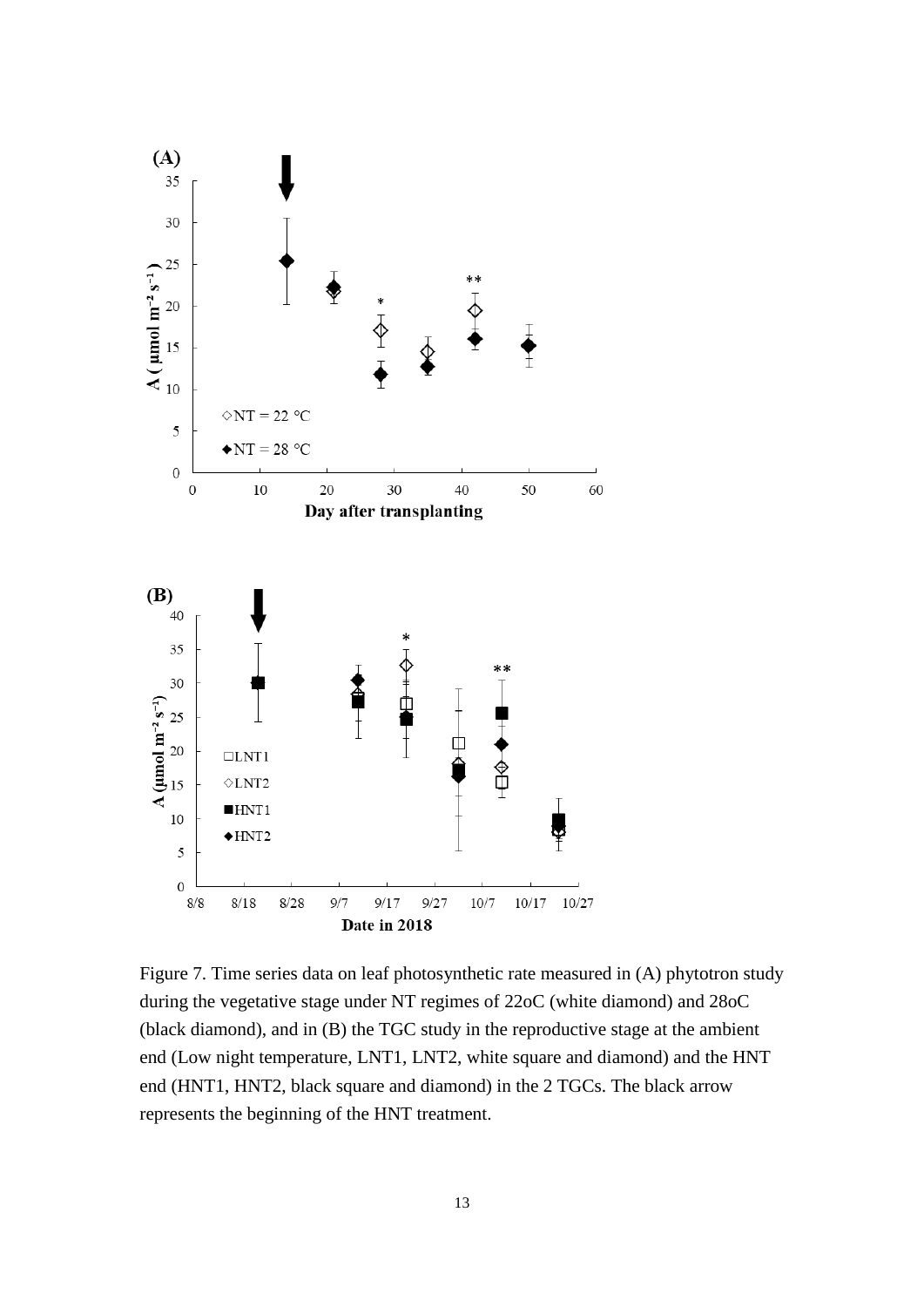

Figure 8. Average night-time maintenance respiration consumption per day estimated by an exponential model with Q10 of 2, a fixed maintenance coefficient, and daily biomass in 2017 and 2018 under varied average NT.